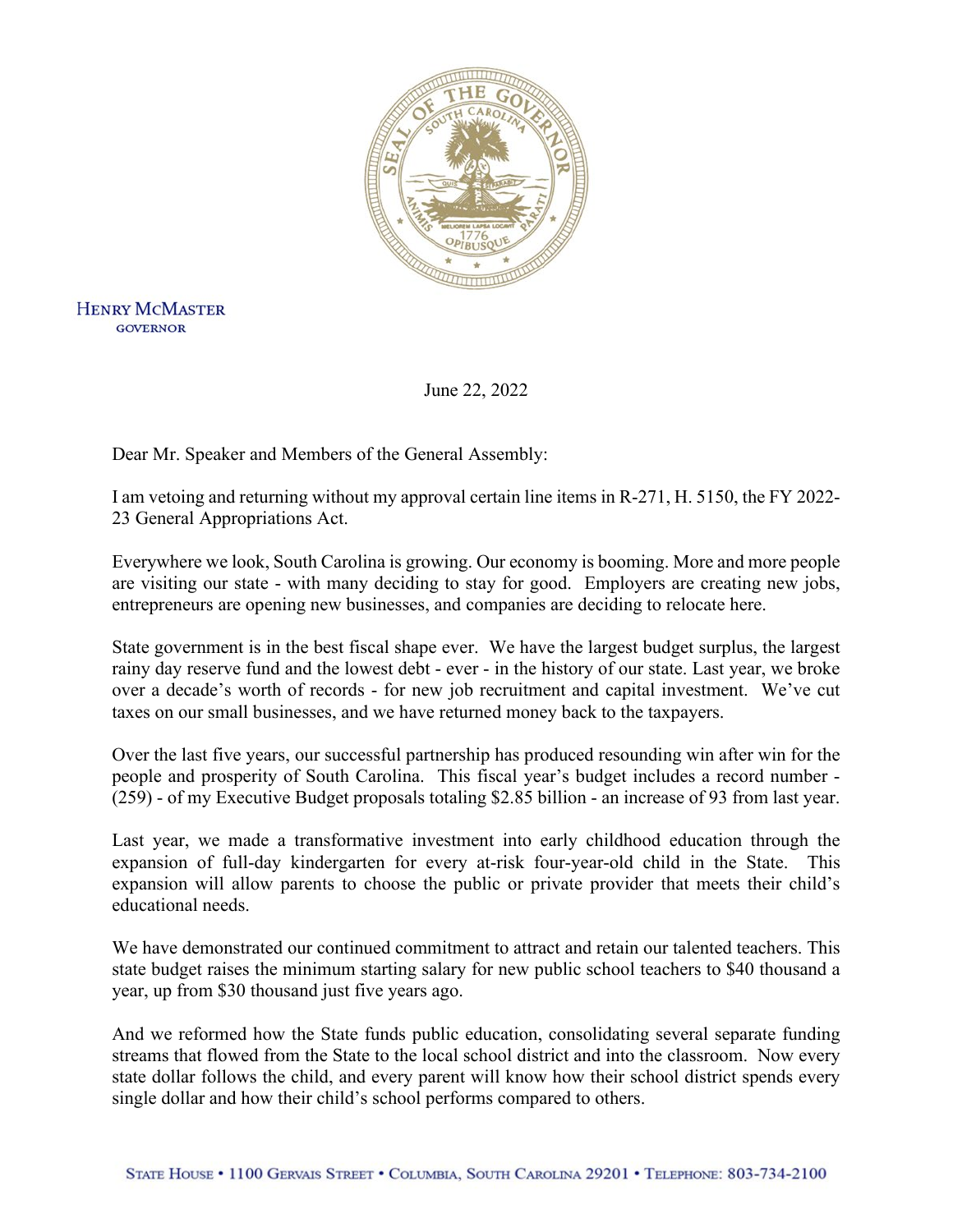June 22, 2022 Page Two

This year marked the fourth year that my Executive Budget proposed a 1% rate reduction over five years for all personal income tax brackets. As has been noted often, South Carolina had the highest personal income tax rate in the southeast and the 12th highest in the nation.

Now, the largest income tax cut in our state's history is now a reality, partnered with a \$1 billion income tax rebate. This will help keep South Carolina competitive for new jobs and investment for years to come. But we must do more. We must continue to reduce the tax and regulatory burdens on our people.

Our state's booming economy and rapid population growth have outpaced the State's ability to keep up with improvements to our transportation infrastructure. There is no infrastructure more in need of big, bold, and transformative one-time investments than our state's roads, bridges, highways, and interstates.

This year, almost \$1 billion in state and federal American Rescue Plan Act (ARPA) funds have been appropriated to the Department of Transportation to accelerate construction, expansion, or improvements to our State-owned roads, bridges, highways, and interstates. This will accelerate the widening of Interstate 26 to six lanes between Columbia and Charleston, Interstate 95 to six lanes in the Lowcountry, and additional lane widening on Interstate 85 in the Upstate.

Using federal ARPA funds, we made almost \$1 billion available through to the state Rural Infrastructure Authority for new water and sewer systems in our state's poorest counties, for water and wastewater systems that are currently operating out of compliance with state regulations, and available for incentivizing large municipal water and sewer systems to "connect" to smaller and faltering systems.

Access to broadband internet connectivity is no longer a luxury - it is a necessity, especially for those in rural areas. Emergency response, health care access, education - all increasingly rely on high-speed internet access. This year, we have provided an additional \$400 million in federal ARPA funds to continue the expansion of broadband into all parts of our state through public and private partnerships.

Access and affordability to higher education for every South Carolinian are essential to ensuring that our state has the trained and skilled workforce to compete for jobs and investment in the future. This year marks the fourth consecutive year that we froze college tuition for in-state students, while providing additional funding for needs-based financial aid at any in-state public or private college, university, or at our 16 technical colleges. And this state budget again provides one-time funds to address repairs needed at the aging, state-owned buildings, and infrastructure on the campuses of our colleges, universities, and technical colleges.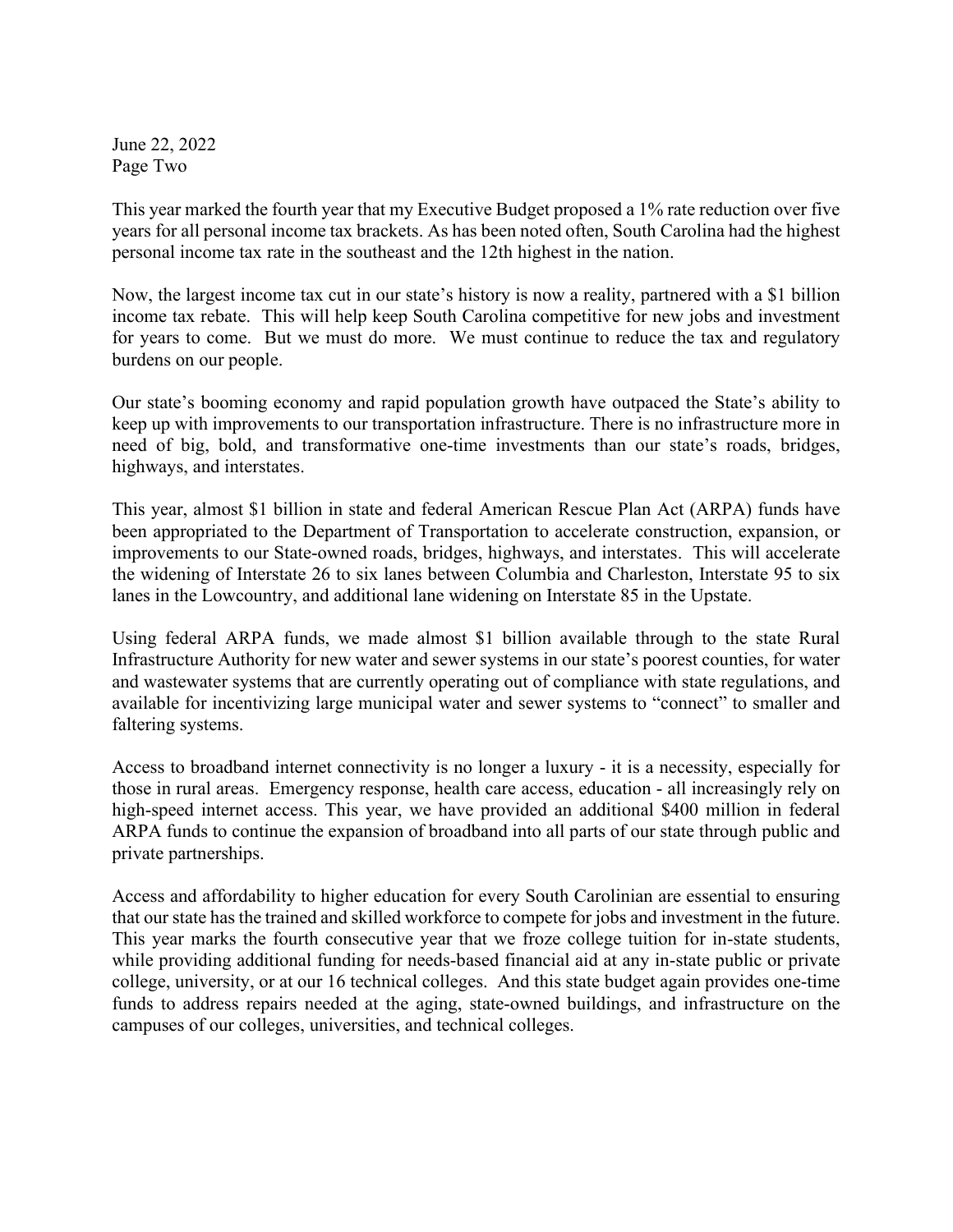June 22, 2022 Page Three

Our state's booming economy has created 100 thousand open jobs - in high demand skilled trades and professions. Working with the South Carolina Technical College System, we created Workforce Scholarships for the Future at our 16 technical colleges - so residents can get the degree or credentials they need to fill one of those open jobs in high-demand careers like manufacturing, healthcare, computer science, information technology, transportation, logistics, or construction. To date, over 6,000 South Carolinians have been retrained and employed - and we plan to keep the scholarships going until all those jobs are filled.

To keep South Carolinians safe, we must maintain a robust law enforcement presence - and properly "fund the police." Our state law enforcement agencies continue to lose valuable and experienced personnel because they are unable to remain competitive with pay and benefits.

In January, I directed the Department of Administration to undertake a complete compensation analysis of all law enforcement positions at all state agencies, and to provide recommendations for new compensation packages. As a result of that study, this budget fully funds those recommendations, providing \$40 million in new dollars for recruitment and retention pay raises, salary adjustments and additional benefits.

We must also provide the necessary resources to keep our law enforcement officers safe while they are on-the-job. My Executive Budget recommended, and the General Assembly appropriated \$20 million to fund a body camera and protective vest grant program at the Department of Public Safety for local and county law enforcement agencies.

Career military veterans who retire in South Carolina will no longer pay state income taxes on their retirement pay, now that the General Assembly has acted on my long-standing request to end these taxes. The decision makers at the Department of Defense will most certainly take note of this when making decisions on the future of our state's military installations. No state has a stronger military tradition than ours.

It is imperative that the public maintain confidence in their elected representatives at all levels of government. This state budget includes my recommendations to expand the resources of the Office of the Inspector General while providing the State Election Commission funds for new auditors to conduct regular and routine audits of elections held by the State and all political subdivisions.

Finally, I applaud the General Assembly for passing the most transparent and accountable budget in modern times. After decades of overriding the vetoes of successive governors, the leadership of the Senate and House of Representatives took unprecedented steps to require the public disclosure of the sponsors and recipients of "earmarked" appropriations, all previously shielded from public view, debate, and scrutiny.

However, public transparency must be absolute and uncompromised in order to maintain the public's trust and confidence in their government. Disclosure of the sponsor and recipient is not enough.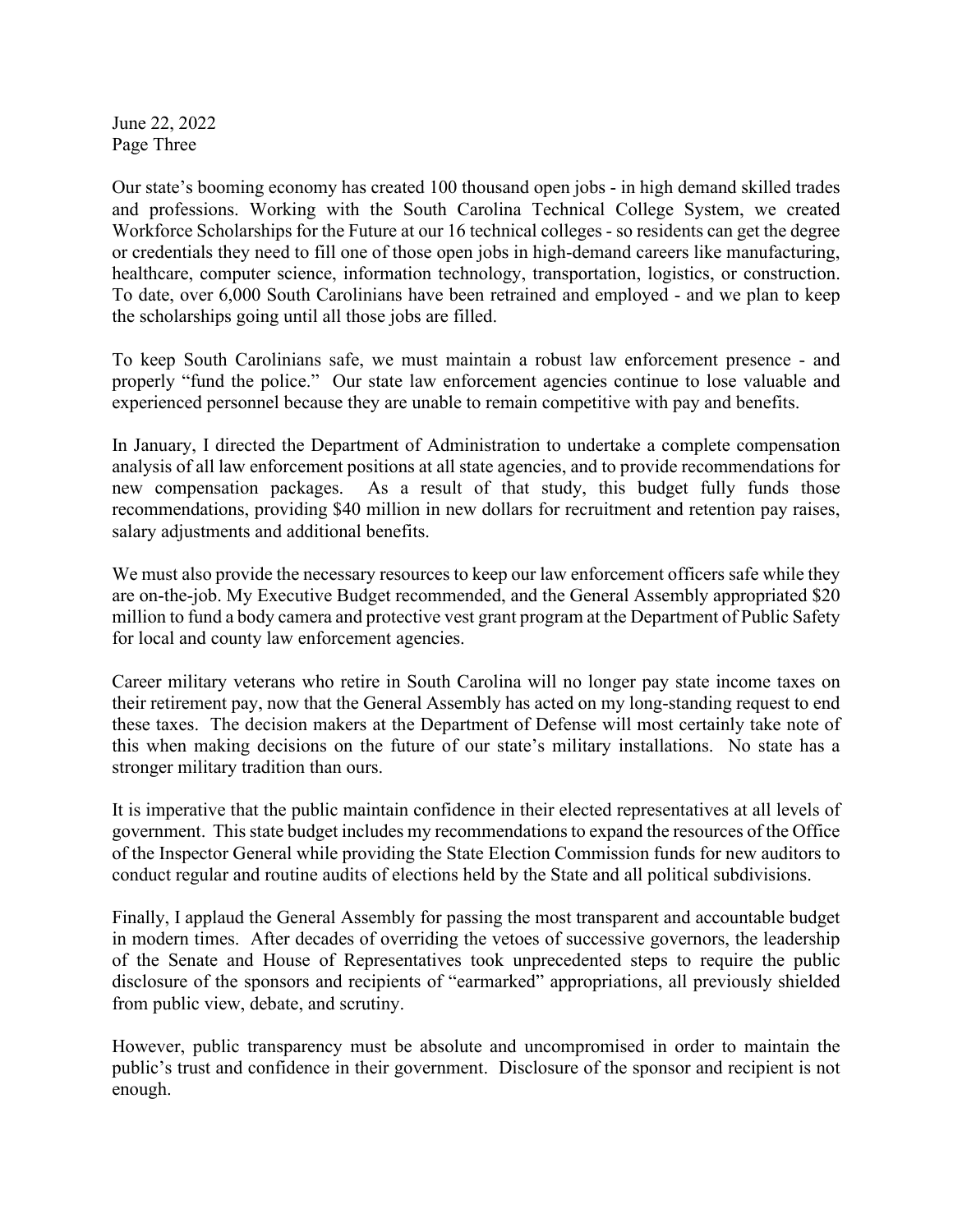June 22, 2022 Page Four

Without sufficient context, description, justification, or information regarding the project and how the recipient intends to spend the funds, the public cannot evaluate the earmark's merit. Moreover, no matter how deserving the project, the public must be confident that proper accountability measures are in place to ensure the funds are appropriately spent.

Certainly, the public expects the Governor to have this information when deciding whether to approve or veto items in the state budget.

On May 16, 2022, I requested members of the General Assembly to provide my office with information on their earmarked appropriation(s). This would include such details as: the activity, function, or project for which the earmark is intended; the public purpose served; the budget; a description of community support; and details on the identity and function of the recipient organization. Most members responded with the information requested.

However, there is a better way to accomplish this transparency and accountability for the taxpayers. I once again ask the General Assembly to consider my proposal to create a public, merit-based competitive grants process for these types of appropriations. Administered by state agencies, funds would be made available only to entities which demonstrate required community support and missions consistent with the policy goals and outcomes intended by the General Assembly. Further, all applications and award criteria would be placed online, allowing for public scrutiny and total transparency.

To my colleagues in the General Assembly, I say: The people of South Carolina have benefited from our ongoing cooperation, communication, and collaboration. Let us continue to work together vigorously, thereby ensuring that future generations of South Carolinians can keep winning and prospering.

In that spirit, I ask that you thoughtfully consider and sustain each of the following vetoes:

## **Vetoes 1-13**

**Veto 1 Department of Education**, Part IB, Section 1, Page 297, Proviso 1.82, SDE: Reserve Suspension

> S.912 (R128), which addressed the cash reserve balance for Dorchester County School Districts 2 and 4, went into effect on March 30, 2022. The proviso is no longer needed.

**Veto 2 Department of Education**, Part IB, Section 1, Page 301, Proviso 1.99. SDE: Noncertified Teacher Hiring

> This proviso would authorize school districts to "hire noncertified teachers in critical needs geographic areas and subject areas if a certified teacher is not available," provided that any such districts "must require that all noncertified teachers must undergo a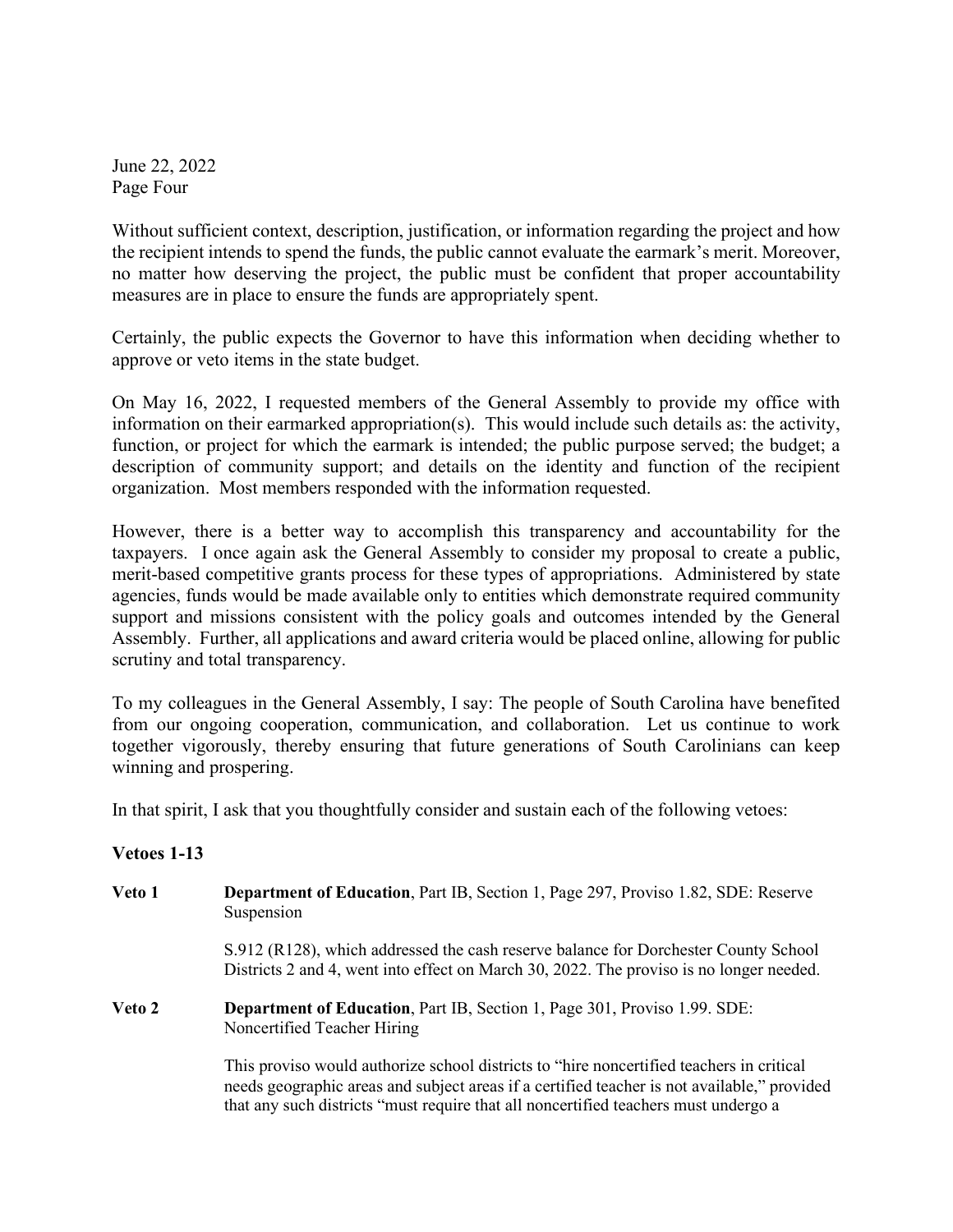## June 22, 2022 Page Five

background check pursuant to Sections 59-19-117 and 59-25-115." Section 59-25- 115(B) requires teacher education candidates to "undergo state criminal records check by

the South Carolina Law Enforcement Division and a national criminal records check supported by fingerprints by the Federal Bureau of Investigation." Public Law 92-544 (1972) governs the use and exchange of federal fingerprint- and identification-related records for non-criminal justice purposes and authorizes the use of such records in the context of employment and licensing "if authorized by State statute and approved by the Attorney General." Similarly, Article IV(b) of 34 U.S.C. § 40316 provides that "[t]he FBI, to the extent authorized by [the Privacy Act of 1974], and State criminal history record repositories shall provide criminal history records (excluding sealed records) to criminal justice agencies and other governmental or nongovernmental agencies for noncriminal justice purposes allowed by Federal statute, Federal Executive order, or a State statute that has been approved by the Attorney General, that authorizes national indices checks."

According to the South Carolina Law Enforcement Division ("SLED"), the FBI has previously advised that fingerprint-based background checks must be specifically authorized by a state statute, approved by the Attorney General of the United States, and that a proviso will not satisfy the foregoing requirements for purposes of allowing a noncriminal justice agency to receive federal fingerprint- or identification-related records. While I admire this creative proposal to address the teacher shortage, this policy initiative cannot be implemented in a manner that risks compromising the safety and security of our children, and SLED has indicated that comprehensive fingerprint-based background checks cannot be performed without specific statutory authorization. Therefore, I am vetoing this proviso.

**Veto 3 Department of Education**, Part IB, Section 1, Page 302, Proviso 1.108, SDE: Teaching Transformation Pilot Program

> While I am not vetoing the increased funding for the Center for Educational Partnerships at the University of South Carolina, I am vetoing this proviso that directs that \$1,000,000 be expended on a specific grant project. The proviso directs the College of Education at the University of South Carolina to design and develop a pilot program in collaboration with specific national partners that are listed in the proviso. Instead, I would call upon the University of South Carolina College of Education to collaborate with the South Carolina Department of Education and the Teacher Recruitment and Retention Task Force created in this budget to identify state initiatives and other national and regional partners, whose interests and values are more aligned to those held by a majority of South Carolinians, to address the recruitment and retention of teachers, especially in rural South Carolina.

- **Veto 4 Department of Education-EIA**, Part IB, Section 1A, Page 328, Proviso 1A.70, SDE-EIA: Surplus, Line 14, Annabelle – \$1,000,000
- **Veto 5 Department of Education-EIA**, Part IB, Section 1A, Page 328, Proviso 1A.70, SDE-EIA: Surplus, Line 15, Plasma Games – \$1,500,000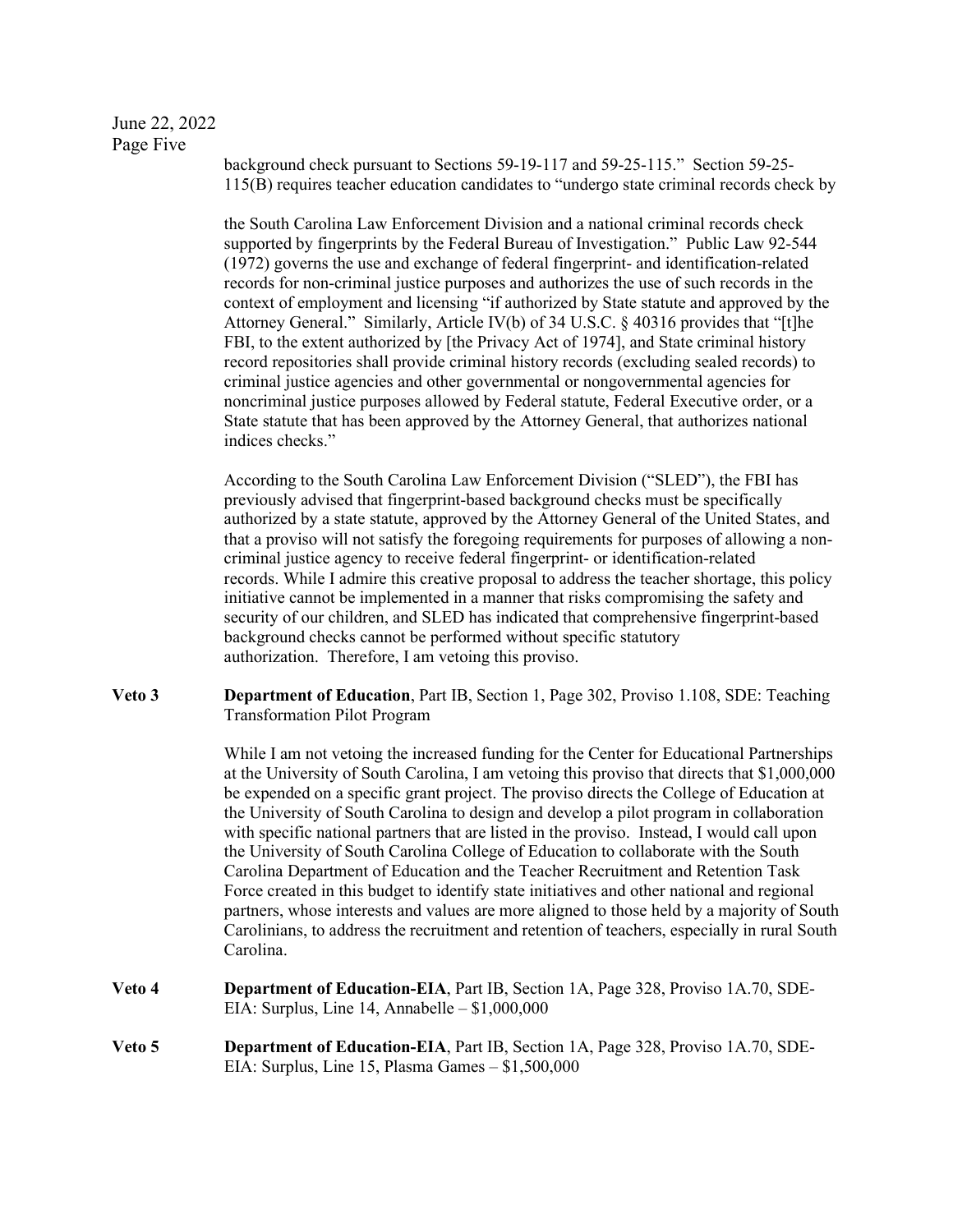June 22, 2022 Page Six

Vetoes 4 and 5 deal with the direct appropriation of non-recurring Education Improvement Act (EIA) revenues to corporate providers of educational services, bypassing the state's procurement process and the Grants Committee. In Fiscal Year 2018-19 the General Assembly by proviso smartly created a Grants Committee at the South Carolina Department of Education whereby providers of educational programs and services apply for state funds. The objective of the Grants Committee was to replace earmark appropriations with a transparent and accountable process for vetting education programs to be piloted or implemented in our public schools. A seven-member Grants Committee evaluates the applications based on suggested criteria. Any application approved must participate in an external evaluation as prescribed by the Grants Committee. In this budget the General Assembly appropriated over \$13 million – the largest ever investment in the Committee – in recurring and non-recurring EIA funds to the Grants Committee, yet here the Committee was bypassed, and EIA dollars were used to fund earmarks. **Veto 6 Lottery Expenditure Account,** Part IB, Section 3, Pages 333-335, Proviso 3.5, LEA: FY2022-23 Lottery Funding, Paragraphs (A), (B), (C), (A)(1), (A)(2), (B), (C), (D), (E),  $(F)$ ,  $(G)$ , and  $(H)$  – SCWINS Program The enumerated paragraphs in this proviso are no longer needed since I signed into law Act 204 of 2022. **Veto 7 Department of Health and Human Services**, Part IB, Section 33, Page 359, Proviso 33.24, DHHS: Personal Emergency Response System This proviso is no longer needed. The Department of Health and Human Services has already issued the request for proposals pursuant to this proviso. **Veto 8 Department of Health and Environmental Control**, Part IB, Section 34, Page 371, Proviso 34.51, DHEC: Hazardous Waste Fund County Account This proviso bypasses local government control over statutorily authorized Hazardous Waste Contingency Fund dollars, allowing funds to be directed for unknown and unaccountable purposes, with no public transparency or fiscal oversight. This is a dangerous invitation for fraud and abuse. **Veto 9 Department of Revenue**, Part IB, Section 109, Page 474, Proviso 109.12, DOR: Food Manufacturing Equipment This proviso creates a new "temporary one year" sales tax exemption, joining the hundreds of existing piecemeal sales tax exemptions that hurt our state's ability to compete for jobs, investment, and capital. Comprehensive tax reform must happen. Our neighbor states have reformed their tax codes and structure, leaving our state at a competitive disadvantage.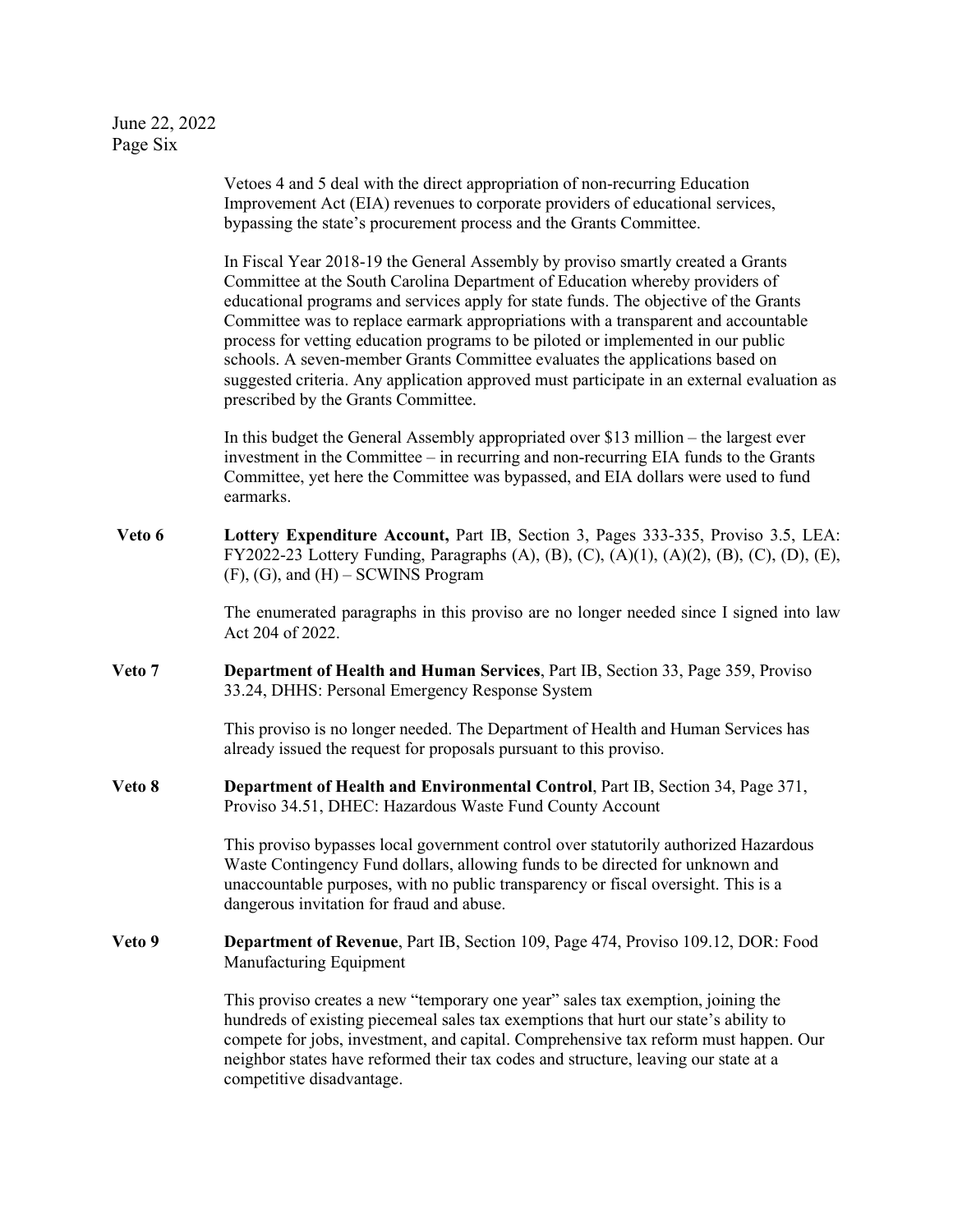June 22, 2022 Page Seven

**Veto 10 State Ethics Commission**, Part IB, Section 110, Page 475, Proviso 110.1, ETHICS: Ethics Commission Website Changes This proviso requires that the S.C. Ethics Commission solicit and receive approval from the S.C. House and S.C. Senate Ethics Committees prior to making any changes to its online disclosure and reporting system. From volunteers appointed to serve on boards, to statewide and local elected officials, thousands of South Carolinians are required by the state's ethics laws to report sources of income, campaign financial documents, and other information through the Ethics Commission's online system. **Veto 11 General Provisions**, Part IB, Section 117, Page 501, Proviso 117.74, GP: Information Technology for Health Care This proviso is wholly unnecessary. The Department of Health and Human Services can execute the Health Information Exchange administratively without this proviso. **Veto 12 General Provisions**, Part IB, Section 117, Page 534, Proviso 117.163, GP: Justice Forty Oversight Committee The General Assembly does not need to create a study committee to help enact the social justice policies of President Biden and his administration. The proviso establishes a committee composed of legislators, directors of state agencies, the Commissioner of Agriculture, two members appointed by the Governor, and a member of the White House Environmental Justice Advisory Council (an entity established by an executive order President Biden signed on January 27, 2021) to study environmental justice in South Carolina. The Justice Forty Oversight Committee is charged with identifying disadvantaged and marginalized communities, identifying the infrastructure deficiencies in these communities, and assisting members of the community in developing a plan to apply for assistance to secure funding for infrastructure projects. The Justice Forty Oversight Committee makes its recommendations to the General Assembly and to the White House. The South Carolina Rural Infrastructure Authority—which is not a member of the Justice Forty Oversight Committee—has already identified communities in our State with water and sewage infrastructure needs, and the General Assembly has already targeted state and federal resources to expand water, sewage, and broadband services to rural South Carolina. Creating a study committee to push the Biden Administration's liberal agenda is unnecessary, and our tax dollars can be better used elsewhere. **Veto 13 Statewide Revenue**, Part IB, Section 118, Page 552, Proviso 118.19, SR: Nonrecurring Revenue, Paragraph (46.2) – \$25,000,000 This budget proviso creates a dangerous precedent. It is an end run around the state procurement laws. The issue of whether the State of South Carolina should give \$25 million to a yet-to-be-created non-profit so they can buy and own a "quantum"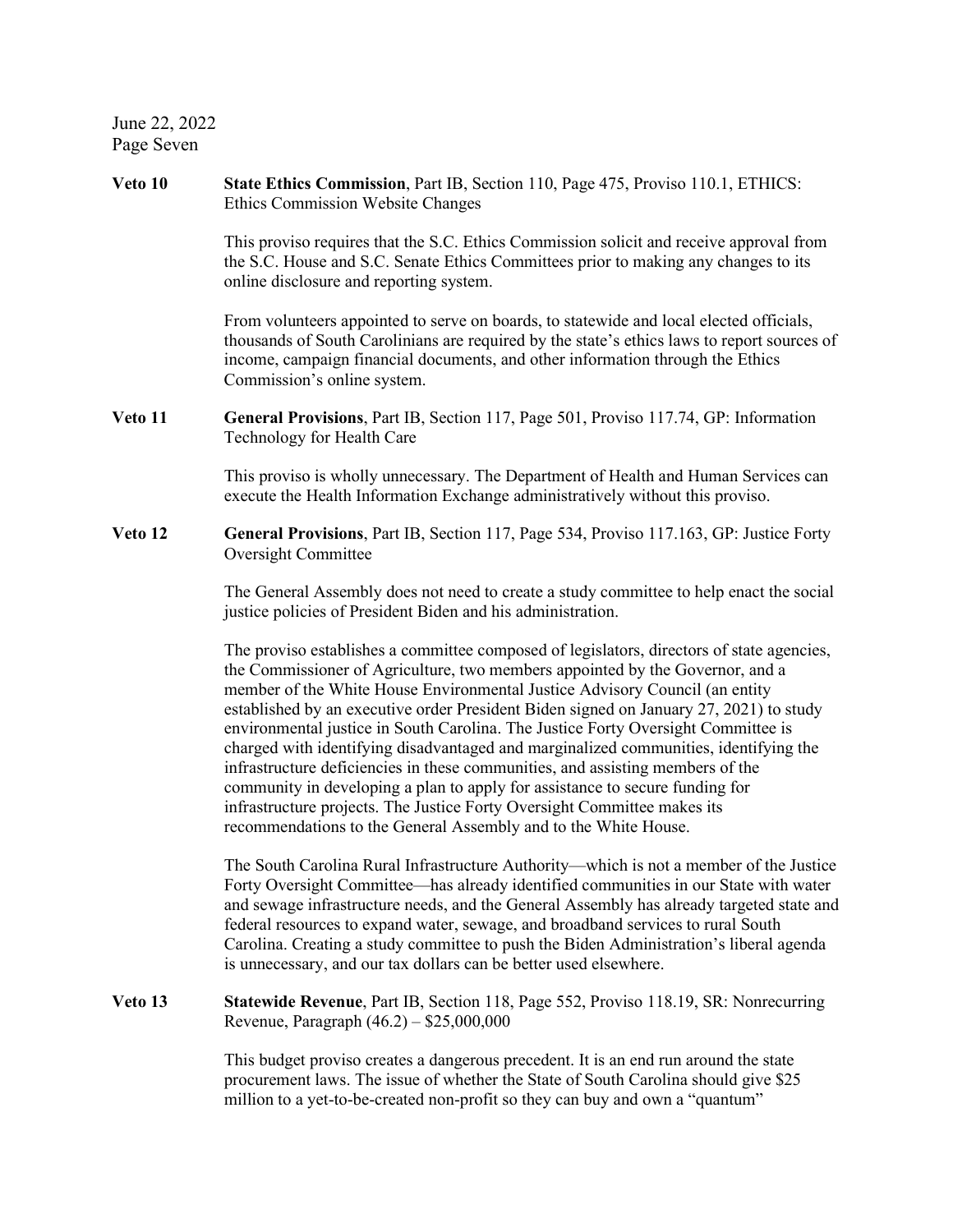June 22, 2022 Page Eight

> supercomputer should be handled through stand-alone legislation. That will allow for research, public testimony, stakeholder input, and transparent discussion and debate.

## **Vetoes 14-44 Earmarked Appropriations**

**Veto 14 Statewide Revenue,** Part IB, Section 118, Page 557, Proviso 118.19, SR: Nonrecurring Revenue, (78) H630 State Department of Education, (a) Anderson 3 Consolidation Relocation – \$500,000

> There are five school districts in Anderson County. The line item implies that the district is consolidating with other school districts, which is not the case. Anderson School District 3, which requested this earmark, is not consolidating. Instead, the district has asked for funds to relocate district offices to the existing Iva Branch Library and move the library to another location. In this budget, the General Assembly has appropriated funds for districts in need of capital improvements. Anderson 3 should apply for funds through this process.

**Veto 15 Statewide Revenue**, Part IB, Section 118, Page 558, Proviso 118.19, SR: Nonrecurring Revenue, (78) H630 State Department of Education, (k) The Center for Education Equity  $-$  \$600,000

> According to the Secretary of State's website, this organization last filed financial reports with the state in 2019 when the annual expenses were \$43,151 and 56.6% of those funds went towards program services. The \$600,000 appropriation would represent more than 12 years' worth of its operating expenses based on its 2019 filing.

> The organization's mission of providing opportunity and services for at-risk children and its work in the Greenville community is worthy of our admiration and recognition. However, the Director and CEO is an immediate family member of a current member of the General Assembly, and we cannot allow taxpayer dollars to directly benefit the families of elected officials. To maintain the public's confidence in its government, I must veto this appropriation.

**Veto 16 Statewide Revenue**, Part IB, Section 118, Page 558, Proviso 118.19, SR: Nonrecurring Revenue, (78) H630 State Department of Education, (n) John McKissick Field Upgrades  $-$  \$500,000

> This appropriation is not an appropriate use of state funds. This project would be more appropriately funded by the school district or athletic booster club funds, as is the case with most high school athletic facility upgrades in the state.

Coach McKissick's legacy is unquestioned. His success at Summerville High School brought acclaim to South Carolina high school football and touched countless lives.

**Veto 17 Statewide Revenue**, Part 1B, Section 118, Page 558, Proviso 118.19, SR: Nonrecurring Revenue, (78) H630 State Department of Education, (q) Regional Education Centers – \$3,000,000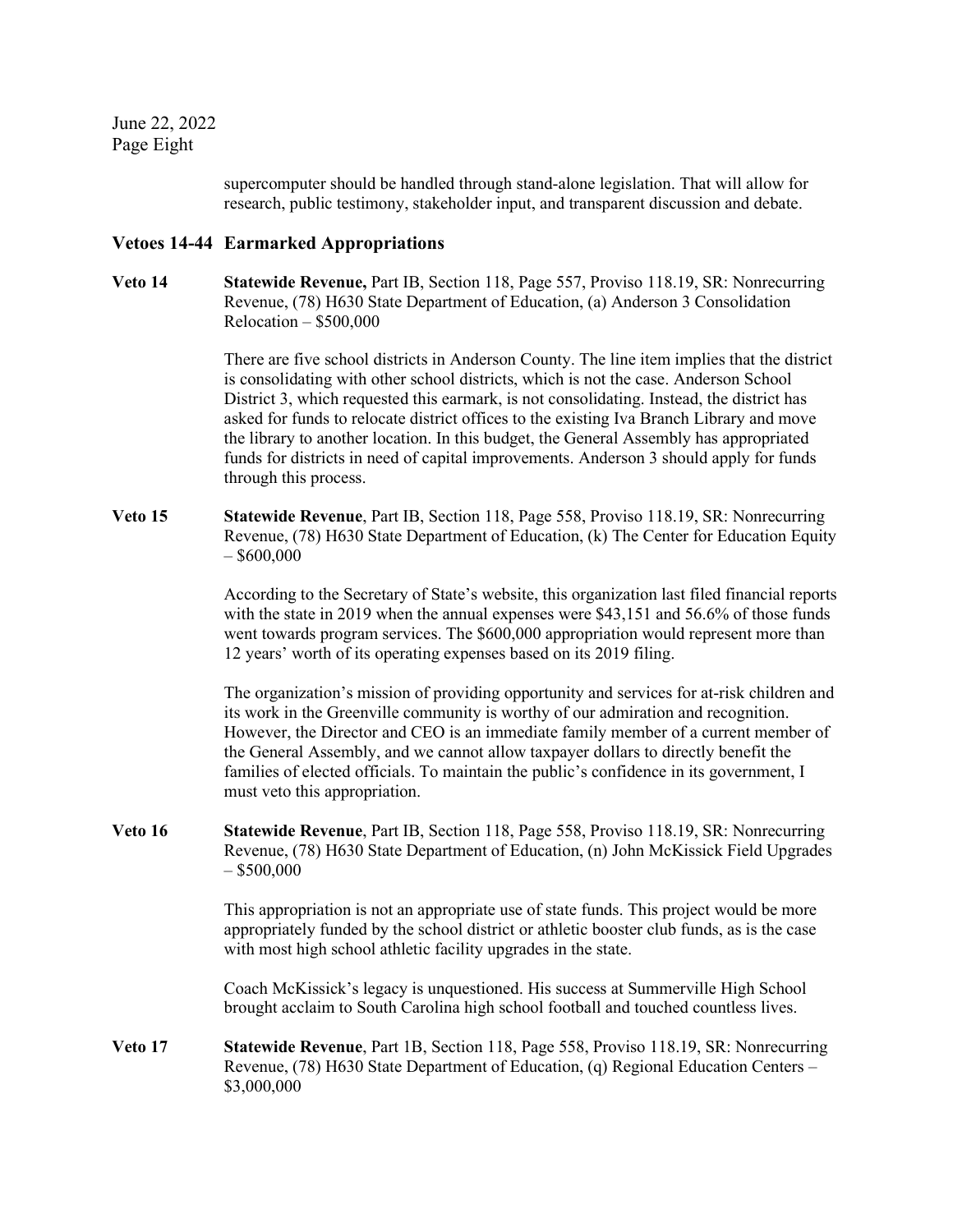June 22, 2022

Page Nine

These funds represent a duplicate allocation to Regional Education Centers. The General Assembly funded the initiative with an increase of \$500,000 in recurring EIA funds.

**Veto 18 Statewide Revenue**, Part IB, Section 118, Page 561, Proviso 118.19, SR: Nonrecurring Revenue, (92) P200 Clemson PSA, Economic Development – Cultural Welcome Center  $-$ \$7,000,000

> Insufficient information has been provided to my office concerning this earmark. As such, it is questionable whether \$7,000,000 in taxpayer funds should be spent on a cultural welcome center in Orangeburg that has no demonstrated need or community support.

**Veto 19 Statewide Revenue,** Part IB, Section 118, Page 561, Proviso 118.19, SR: Nonrecurring Revenue, (93) P280 Department of Parks, Recreation & Tourism, (a) Hunting Island – \$250,000

> This appears to be a duplicate earmark. There is already \$1,000,000 in state funds allocated to Hunting Island Lighthouse for repairs to the stairs and structural supports.

**Veto 20 Statewide Revenue,** Part IB, Section 118, Page 562, Proviso 118.19, SR: Nonrecurring Revenue (93) P280 Department of Parks, Recreation & Tourism, (kk) Westend Neighborhood Park Construction – \$500,000

> This earmark appears to be duplicative. Another earmark of \$1,050,000 is funded for the same project, constructing the Westend Neighborhood Park. The total amount requested by each legislator, one from the House and one from the Senate, was \$1,050,000.

**Veto 21 Statewide Revenue,** Part IB, Section 118, Page 563, Proviso 118.19, SR: Nonrecurring Revenue (93) P280 Department of Parks, Recreation & Tourism, (uuu) Carolina Cup – \$500,000

> This earmark appropriation represents a departure from the state's emphasis on marketing sporting events held in the state and sets a dangerous precedent by providing funds for capital improvements, equipment, and amenities.

**Veto 22 Statewide Revenue**, Part 1B, Section 118, Page 563, Proviso 118.19, SR: Nonrecurring Revenue (93) P280 Department of Parks, Recreation & Tourism, (ffff) Criterion Club of Dillon – \$125,000

> From information provided, the funds will support a non-profit that exists for the purpose of managing and holding debutante cotillions.

**Veto 23 Statewide Revenue**, Part 1B, Section 118, Page 563, Proviso 118.19, SR: Nonrecurring Revenue (93) P280 Department of Parks, Recreation & Tourism, (ccccc) Antioch Multi-Purpose Building – \$200,000

> These funds represent a duplicative allocation to the Antioch Senior Center. Another appropriation of \$300,000 is funded in the Department of Health and Human Services' budget.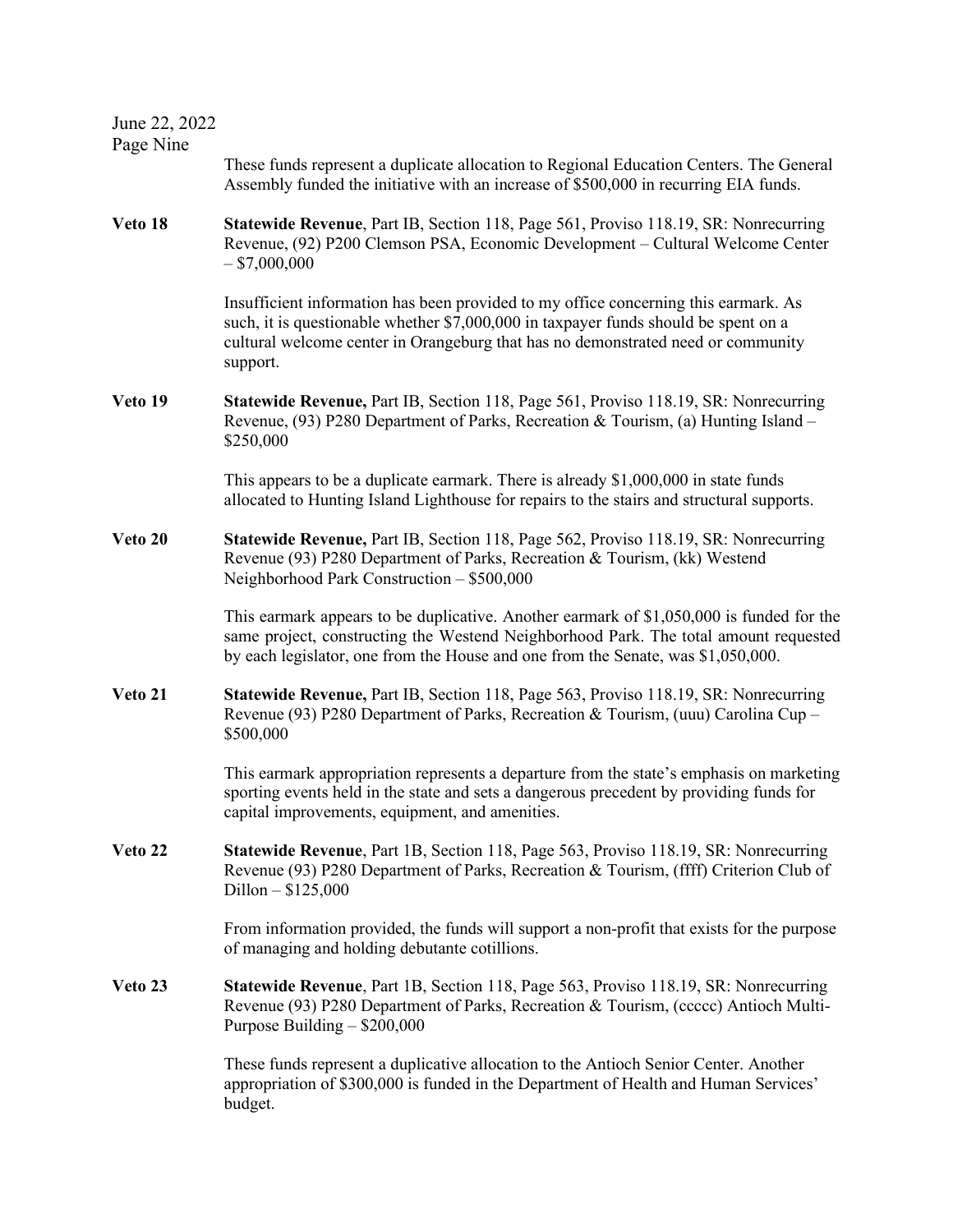June 22, 2022 Page Ten

**Veto 24 Statewide Revenue,** Part IB, Section 118, Page 564, Proviso 118.19, SR: Nonrecurring Revenue, (93) P280 Department of Parks Recreation & Tourism, (ppppp) State Museum  $-$ \$350,000

> The General Appropriations Act suggests that this \$350,000 appropriation will be received by the State Museum. However, information received by my office suggests that the money is actually meant for the Columbia Museum of Art. While both museums serve an important role in our communities, this discrepancy alone is enough to shake confidence in where this money will be distributed and for what purposes.

**Veto 25 Statewide Revenue**, Part IB, Section 118, Page 564, Proviso 118.19, SR: Nonrecurring Revenue, (93) P280 Department of Parks Recreation & Tourism, (zzzzz) Charleston Wine & Food Festival – \$300,000

> Recently, the Charleston Wine + Food Festival relocated its annual event to a park in North Charleston, which caused the city of Charleston to decline to continue funding the event. The future plans of the Charleston Wine + Food Festival should be resolved before state tax dollars appropriated.

**Veto 26 Statewide Revenue,** Part IB, Section 118, Page 564, Proviso 118.19, SR: Nonrecurring Revenue, (93) P280 Department of Parks Recreation & Tourism, (eeeeee) Office of Tourism Analysis – \$1,000,000

> This proviso provides \$1 million to local organizations for a local tourism study, which should be paid for with local dollars. If state taxpayer dollars are going to be used to provide an analysis of tourism in the state, that analysis should be done by the Department of Parks, Recreation and Tourism.

**Veto 27 Statewide Revenue,** Part IB, Section 118, Page 564, Proviso 118.19, SR: Nonrecurring Revenue, (93) P280 Department of Parks Recreation & Tourism, (mmmmm) Township Auditorium – \$100,000

> The organization set to receive this \$100,000 appropriation has had its status as a 501(c)(3) non-profit organization suspended, according to the Secretary of State's website

- **Veto 28 Department of Education** Part IA, Section 1, Page 8, VIII. Education Improvement Act, J. EIA Non-Recurring, Annabelle – \$1,000,000
- **Veto 29 Department of Education** Part IA, Section 1, Page 8, VIII. Education Improvement Act, J. EIA Non-Recurring, Plasma Games – \$1,500,000

Vetoes 28 and 29 deal with the direct appropriation of non-recurring Education Improvement Act (EIA) revenues to corporate providers of educational services, bypassing the state's procurement process and the Grants Committee.

In Fiscal Year 2018-19 the General Assembly by proviso smartly created a Grants Committee at the South Carolina Department of Education whereby providers of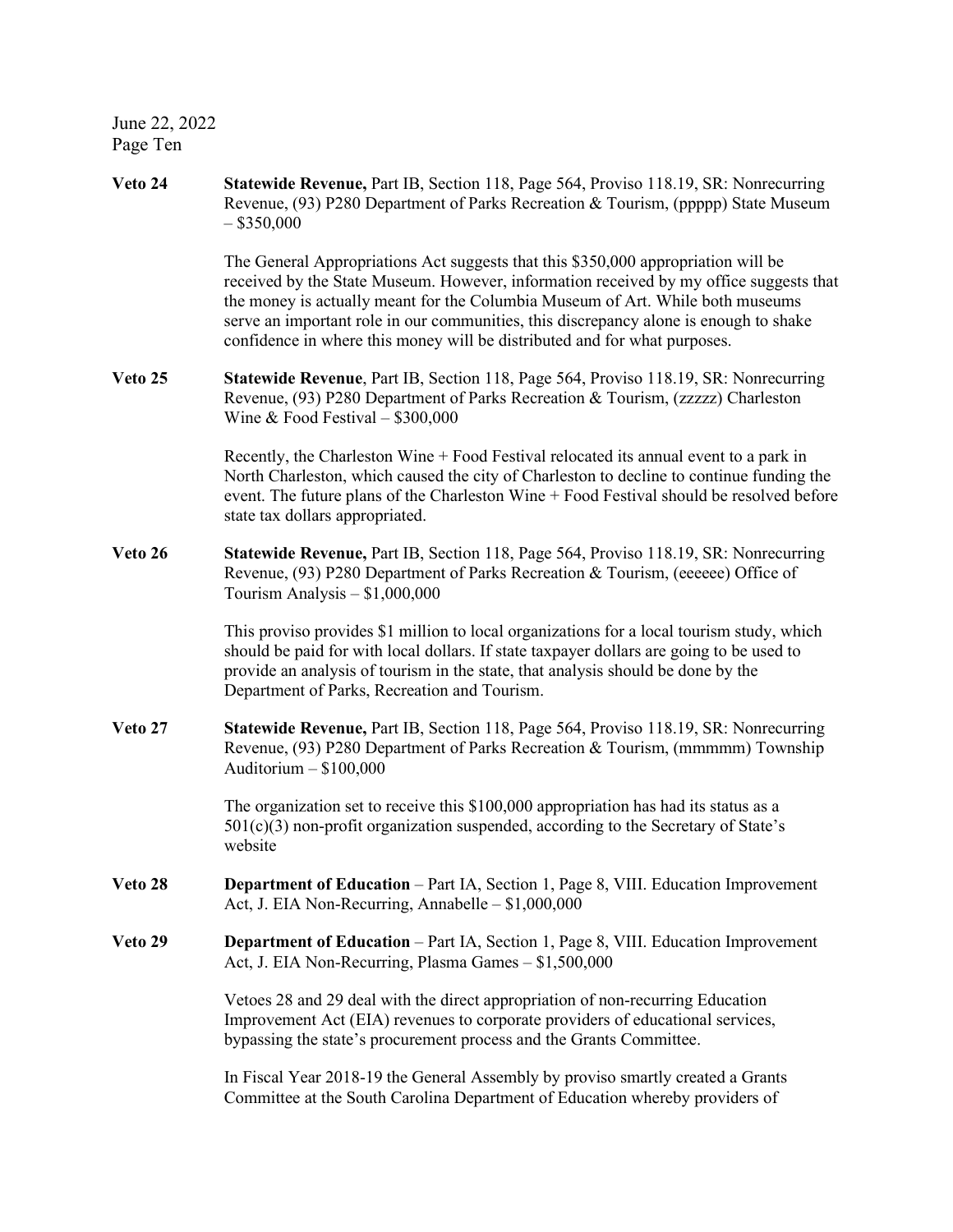## June 22, 2022 Page Eleven

educational programs and services apply for state funds. The objective of the Grants Committee was to replace earmark appropriations with a transparent and accountable process for vetting education programs to be piloted or implemented in our public schools. A seven-member Grants Committee evaluates the applications based on suggested criteria. Any application approved must participate in an external evaluation as prescribed by the Grants Committee.

In this budget the General Assembly appropriated over \$13 million – the largest ever investment in the Committee – in recurring and non-recurring EIA funds to the Grants Committee, yet here the Committee was bypassed, and EIA dollars were used to fund earmarks.

**Vetoes 30-44** By soliciting supplementary information from every member of the General Assembly, I gave members and recipient organizations ample opportunity to demonstrate the purpose and need for each earmark appropriation. My office received detailed information about most appropriations, cursory information that was insufficient to make a determination for others, and no information at all for many.

> The information provided by legislators and recipient organizations was further supplemented by the governor's office's internal efforts to learn more about the organizations and the purpose for the appropriation. Based on the limited information available, nearly every organization identified below seem to be meritorious in their missions. However, the following appropriations were line-item vetoed solely because I did not have enough information to determine whether it was a worthy investment of state taxpayer dollars.

- **Veto 30 Statewide Revenue,** Part 1B, Section 118, Page 558, Proviso 118.19, SR: Nonrecurring Revenue, (78) H.630 State Department of Education, (f) Renovations of St. James Learning Center in Marion – \$500,000
- **Veto 31 Statewide Revenue,** Part 1B, Section 118, Page 558, Proviso 118.19, SR: Nonrecurring Revenue, (78) H.630 State Department of Education, (l) Turbeville Library – \$750,000
- **Veto 32 Statewide Revenue,** Part 1B, Section 118, Page 558, Proviso 118.19, SR: Nonrecurring Revenue, (78) H.630 State Department of Education, (m) Berkeley County Library - Goose Creek – \$300,000
- **Veto 33 Statewide Revenue,** Part IB, Section 118, Page 559, Proviso 118.19, SR: Nonrecurring Revenue, (82) J020 Department of Health & Human Services, (u) Women in Unity – \$300,000
- **Veto 34 Statewide Revenue,** Part IB, Section 118, Page 559, Proviso 118.19, SR: Nonrecurring Revenue, (82) J020 Department of Health & Human Services, (v) The Hive Community Organization – \$150,000
- **Veto 35 Statewide Revenue,** Part IB, Section 118, Page 559, Proviso 118.19, SR: Nonrecurring Revenue, (82) J020 Department of Health & Human Services, (x) Nicholtown Child and Family Collaborative – \$25,000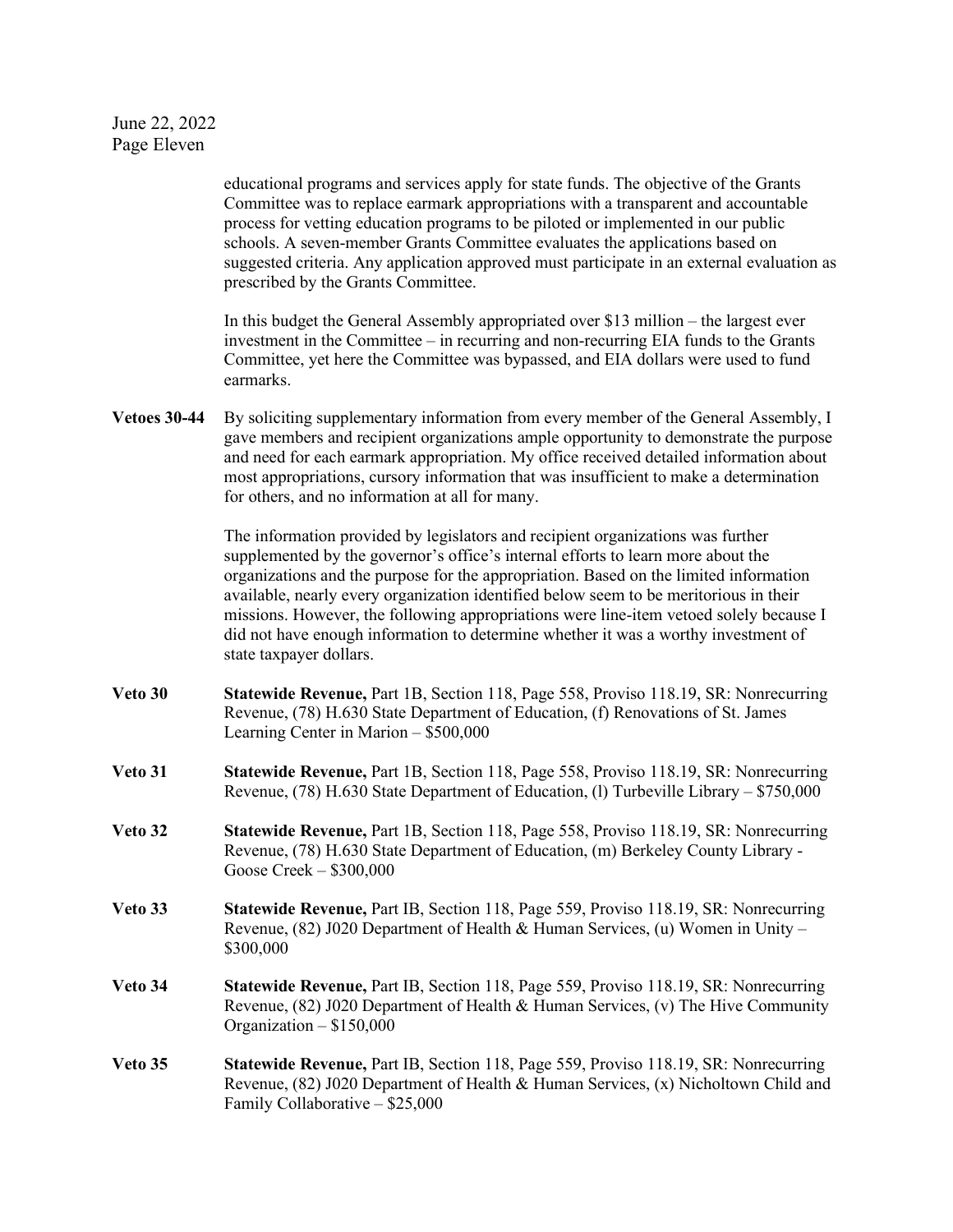June 22, 2022 Page Twelve

**Veto 36 Statewide Revenue,** Part IB, Section 118, Page 559, Proviso 118.19, SR: Nonrecurring Revenue, (82) J020 Department of Health & Human Services, (rr) Marion County Long Term Recovery Group – \$100,000 **Veto 37 Statewide Revenue,** Part IB, Section 118, Page 562, Proviso 118.19, SR: Nonrecurring Revenue, (93) P280 Department of Parks Recreation & Tourism, (mmmm) Heyward House – \$500,000 **Veto 38 Statewide Revenue,** Part IB, Section 118, Page 563, Proviso 118.19, SR: Nonrecurring Revenue, (93) P280 Department of Parks Recreation & Tourism, (rrr) Socastee Park – \$5,000,000 **Veto 39 Statewide Revenue,** Part IB, Section 118, Page 563, Proviso 118.19, SR: Nonrecurring Revenue, (93) P280 Department of Parks, Recreation & Tourism, (uuuu) West Orangeburg Community Center – \$2,000,000 **Veto 40 Statewide Revenue,** Part IB, Section 118, Page 562, Proviso 118.19, SR: Nonrecurring Revenue, (93) P280 Department of Parks Recreation & Tourism, (pp) Enoree Community Revitalization – \$100,000 **Veto 41 Statewide Revenue,** Part IB, Section 118, Page 562, Proviso 118.19, SR: Nonrecurring Revenue, (93) P280 Department of Parks Recreation & Tourism, (ww) Greeleyville Pavilion –  $$15,000$ **Veto 42 Statewide Revenue,** Part IB, Section 118, Page 565, Proviso 118.19, SR: Nonrecurring Revenue, (94) P320 Department of Commerce, (j) Greenbrier Resources Community Development Center – \$50,000 **Veto 43 Statewide Revenue,** Part IB, Section 118, Page 566, Proviso 118.19, SR: Nonrecurring Revenue, (102) X220 Aid to Subdivisions – State Treasurer, (e) Saluda County – \$364,000 **Veto 44 Statewide Revenue,** Part IB, Section 118, Page 566, Proviso 118.19, SR: Nonrecurring Revenue, (102) X220 Aid to Subdivisions – State Treasurer,  $(x)$  Community Vision of Hope – \$100,000 **Vetoes 45-73 These provisos are no longer necessary, as the budget conference committee has resolved any differences between the House and Senate provisos. Veto 45 Statewide Revenue,** Part IB, Section 118, Page 550, Proviso 118.19, SR: Nonrecurring Revenue, (33) J020 Department of Health & Human Services, (d) Medical Contracts – \$1 **Veto 46 Statewide Revenue,** Part IB, Section 118, Page 551, Proviso 118.19, SR: Nonrecurring Revenue, (44) P240 Department of Natural Resources, (d) Marine Infrastructure – \$1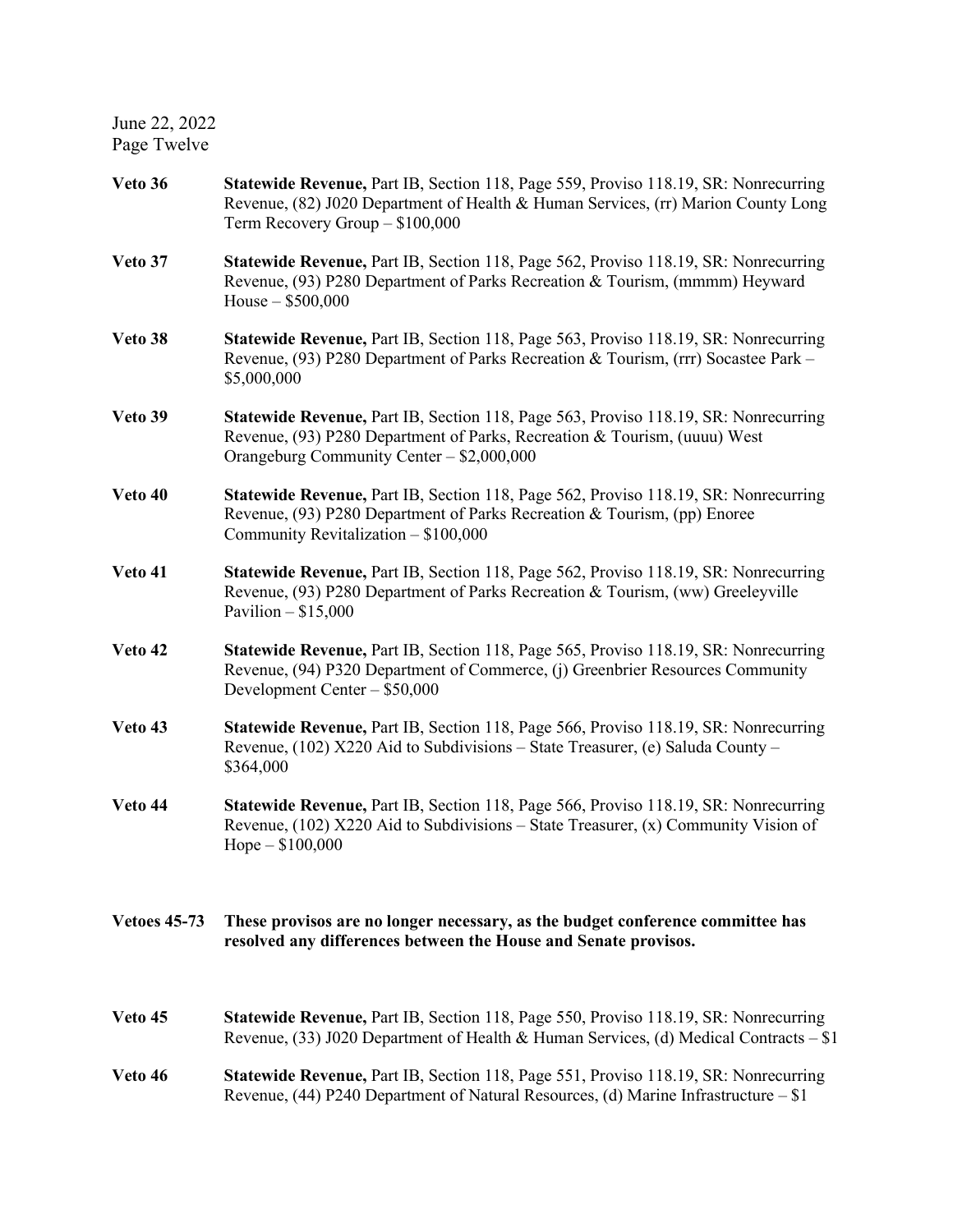June 22, 2022 Page Thirteen

| Veto 47 | Statewide Revenue, Part IB, Section 118, Page 551, Proviso 118.19, SR: Nonrecurring<br>Revenue, (44) P240 Department of Natural Resources, (k) Internal Roads and Farm<br>Bridges and Boat Ramp Maintenance - \$1 |
|---------|-------------------------------------------------------------------------------------------------------------------------------------------------------------------------------------------------------------------|
| Veto 48 | Statewide Revenue, Part IB, Section 118, Page 551, Proviso 118.19, SR: Nonrecurring<br>Revenue, (45) P280 Department of Parks, Recreation & Tourism, (b) State Parks Road<br>Paving – Statewide – $$1$            |
| Veto 49 | Statewide Revenue, Part IB, Section 118, Page 551, Proviso 118.19, SR: Nonrecurring<br>Revenue, (45) P280 Department of Parks, Recreation & Tourism, (c) Campground Utility<br>$Replacement - $1$                 |
| Veto 50 | Statewide Revenue, Part IB, Section 118, Page 551, Proviso 118.19, SR: Nonrecurring<br>Revenue, (45) P280 Department of Parks, Recreation & Tourism, (d) Statewide<br>Campground Comfort Stations - \$1           |
| Veto 51 | Statewide Revenue, Part IB, Section 118, Page 551, Proviso 118.19, SR: Nonrecurring<br>Revenue, (45) P280 Department of Parks, Recreation & Tourism, (j) Murells Inlet<br>Dredging $-$ \$1                        |
| Veto 52 | <b>Statewide Revenue, Part IB, Section 118, Page 552, Proviso 118.19, SR: Nonrecurring</b><br>Revenue, (45) P280 Department of Parks, Recreation & Tourism, (n) Cabin Construction<br>and Renovations $- $1$      |
| Veto 53 | <b>Statewide Revenue, Part IB, Section 118, Page 553, Proviso 118.19, SR: Nonrecurring</b><br>Revenue, (51) E210 Prosecution Coordination Commission, (d) Intake and Analysis<br>$Program - $1$                   |
| Veto 54 | <b>Statewide Revenue, Part IB, Section 118, Page 553, Proviso 118.19, SR: Nonrecurring</b><br>Revenue, (52) E230 Commission on Indigent Defense Fees and Fines Expenditure Offset<br>$- $1$                       |
| Veto 55 | Statewide Revenue, Part IB, Section 118, Page 553, Proviso 118.19, SR: Nonrecurring<br>Revenue, (53) D100 State Law Enforcement Division, (b) Insurance Reserve Fund<br>Increase $- $1$                           |
| Veto 56 | Statewide Revenue, Part IB, Section 118, Page 553, Proviso 118.19, SR: Nonrecurring<br>Revenue, (54) K050 Department of Public Safety, (a) Insurance Reserve Fund Rate<br>$Increases - $1$                        |
| Veto 57 | Statewide Revenue, Part IB, Section 118, Page 553, Proviso 118.19, SR: Nonrecurring<br>Revenue, (54) K050 Department of Public Safety, (d) Statewide Body Camera Program –<br>\$1                                 |
| Veto 58 | Statewide Revenue, Part IB, Section 118, Page 553, Proviso 118.19, SR: Nonrecurring<br>Revenue, (54) K050 Department of Public Safety, (f) DPS Agent Body Worn Camera<br>Rotation $-$ \$1                         |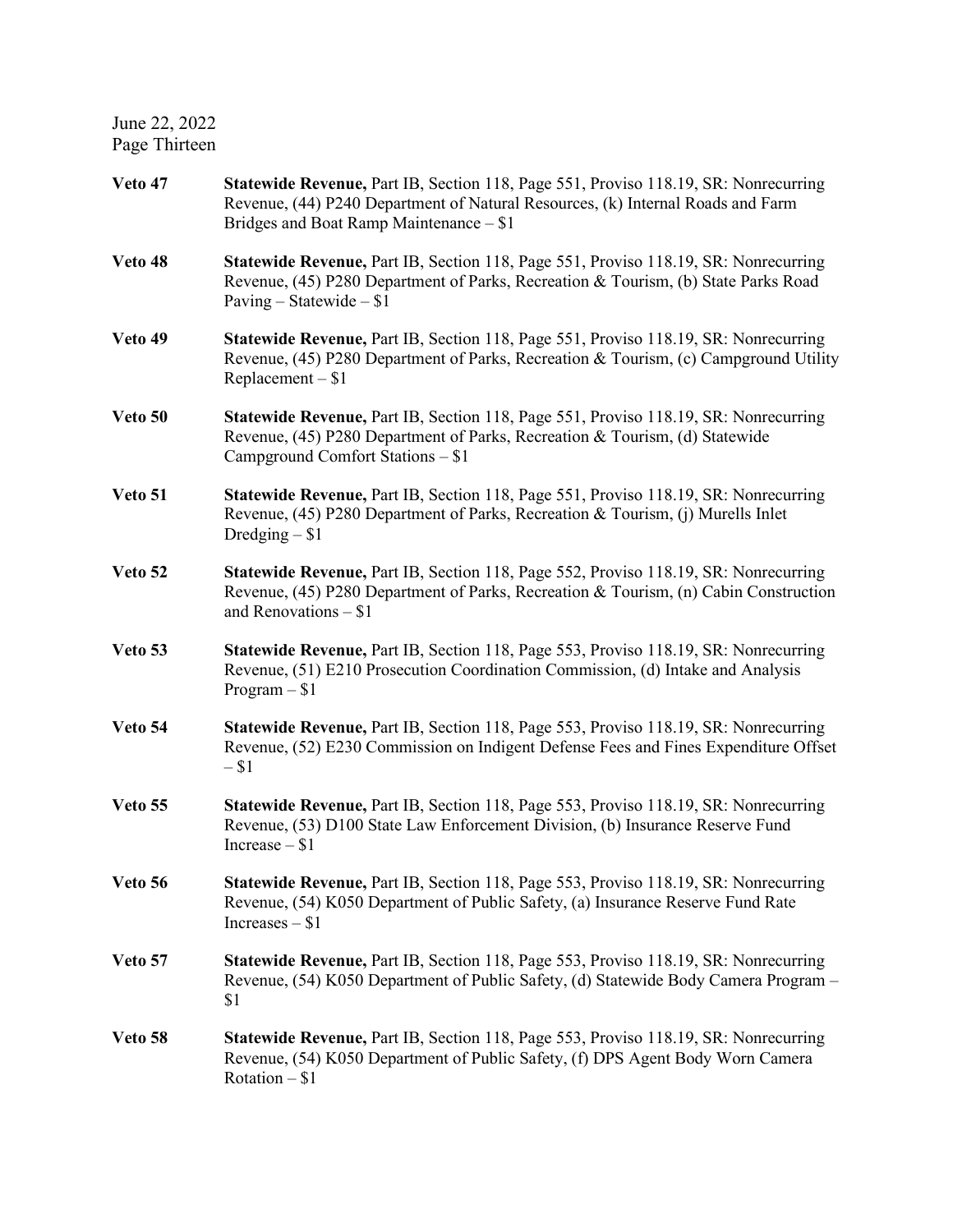June 22, 2022 Page Fourteen

| Veto 59 | Statewide Revenue, Part IB, Section 118, Page 553, Proviso 118.19, SR: Nonrecurring<br>Revenue, $(54)$ K050 Department of Public Safety, $(g)$ Radio Rotation – \$1                                                                                                                            |
|---------|------------------------------------------------------------------------------------------------------------------------------------------------------------------------------------------------------------------------------------------------------------------------------------------------|
| Veto 60 | Statewide Revenue, Part IB, Section 118, Page 553, Proviso 118.19, SR: Nonrecurring<br>Revenue, (56) N040 Department of Corrections, (a) Security and Maintenance Reserve<br>Fund $-$ \$1                                                                                                      |
| Veto 61 | Statewide Revenue, Part IB, Section 118, Page 553, Proviso 118.19, SR: Nonrecurring<br>Revenue, (57) N080 Department of Probation, Parole and Pardon Services, (a) Insurance<br>Rate Reserve Fund Increases - \$1                                                                              |
| Veto 62 | <b>Statewide Revenue, Part IB, Section 118, Page 553, Proviso 118.19, SR: Nonrecurring</b><br>Revenue, (57) N080 Department of Probation, Parole and Pardon Services, (b) Agency<br>Fleet Replacement Plan $-$ \$1                                                                             |
| Veto 63 | Statewide Revenue, Part IB, Section 118, Page 554, Proviso 118.19, SR: Nonrecurring<br>Revenue, (65) U120 Department of Transportation, (b) Surface Transportation Resiliency<br>Studies $-$ \$1                                                                                               |
| Veto 64 | <b>Statewide Revenue, Part IB, Section 118, Page 555, Proviso 118.19, SR: Nonrecurring</b><br>Revenue, (70) D300 Office of Resilience, Disaster Relief and Resilience Reserve Fund -<br>\$1                                                                                                    |
| Veto 65 | Statewide Revenue, Part IB, Section 118, Page 555, Proviso 118.19, SR: Nonrecurring<br>Revenue, (75) D500 Department of Administration - Savannah River Site Litigation, (f)<br>Aiken County – Upgrades to Horse Creek Wastewater Treatment Plant (expansion for<br>future growth) $- $1$      |
| Veto 66 | Statewide Revenue, Part IB, Section 118, Page 555, Proviso 118.19, SR: Nonrecurring<br>Revenue, (75) D500 Department of Administration - Savannah River Site Litigation, (h)<br>Aiken County – Water Line from Beech Island to Jackson with elevated storage tanks<br>and pump stations $- $1$ |
| Veto 67 | <b>Statewide Revenue, Part IB, Section 118, Page 555, Proviso 118.19, SR: Nonrecurring</b><br>Revenue, (75) D500 Department of Administration - Savannah River Site Litigation, (i)<br>Aiken County - Public Safety Infrastructure County Fire Suppression - \$1                               |
| Veto 68 | Statewide Revenue, Part IB, Section 118, Page 556, Proviso 118.19, SR: Nonrecurring<br>Revenue, (75) D500 Department of Administration - Savannah River Site Litigation, (r)<br>Aiken County Law Enforcement Complex – \$1                                                                     |
| Veto 69 | Statewide Revenue, Part IB, Section 118, Page 556, Proviso 118.19, SR: Nonrecurring<br>Revenue, (75) D500 Department of Administration – Savannah River Site Litigation, (ff)<br>Bamberg County-Airport Improvements - \$1                                                                     |
| Veto 70 | Statewide Revenue, Part IB, Section 118, Page 557, Proviso 118.19, SR: Nonrecurring<br>Revenue, (75) D500 Department of Administration - Savannah River Site Litigation,<br>(xx) Piedmont Technical College – Workforce Development and Career Training – \$1                                  |